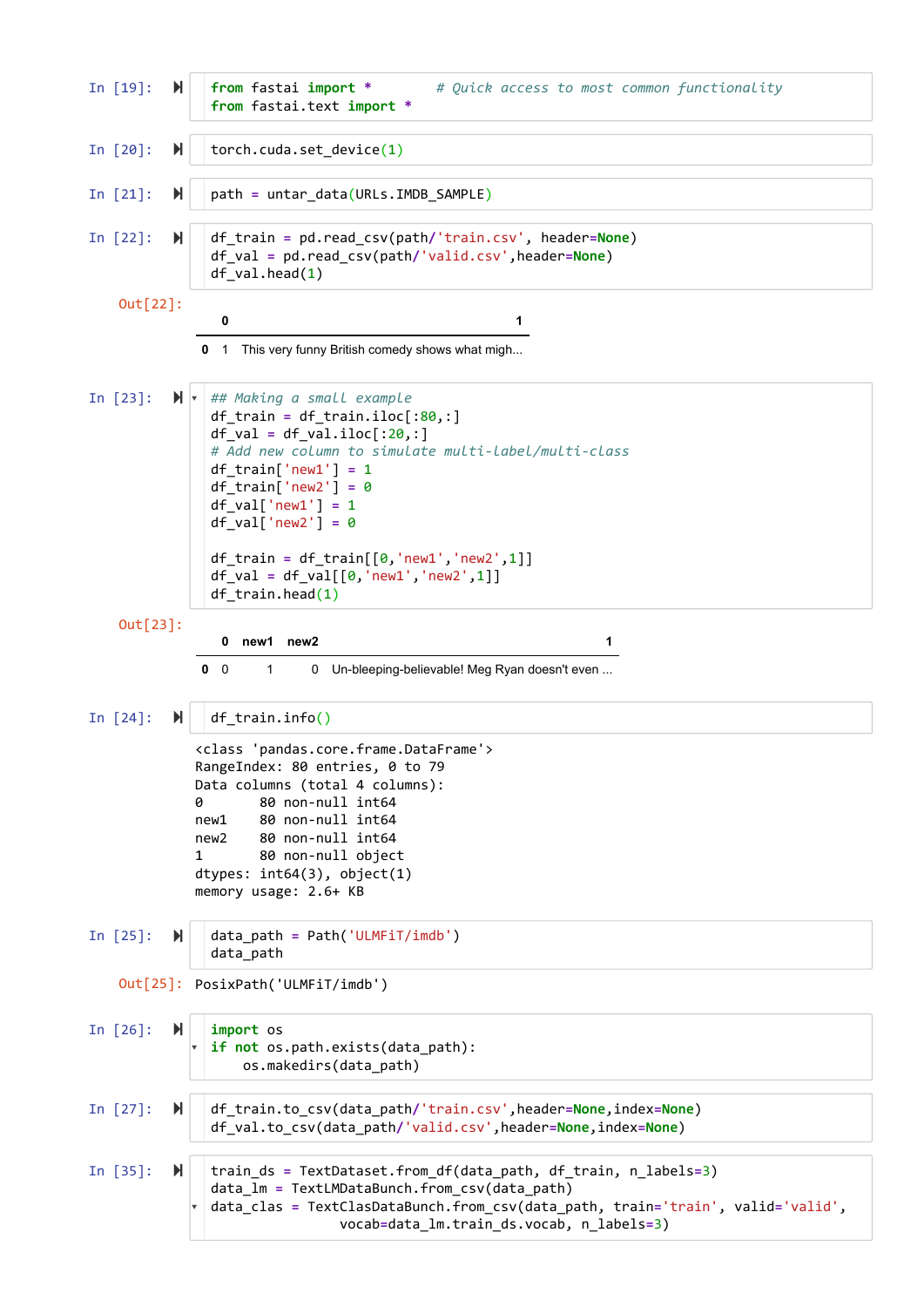```
In [36]: 
data_clas.train_ds.classes
In [37]: \mathbb{N} \mathbb{V} learn = RNNLearner.language_model(data_lm,
In [38]: \blacktriangleright | learn.save_encoder("lm")
   Out[36]: array([0, 1])
             Total time: 00:01
             epoch train_loss valid_loss accuracy
             1 4.254179 3.652339 0.272347 (00:01)
                                pretrained_model=URLs.WT103, drop_mult=0.5)
               learn.fit_one_cycle(1, 1e-2)
```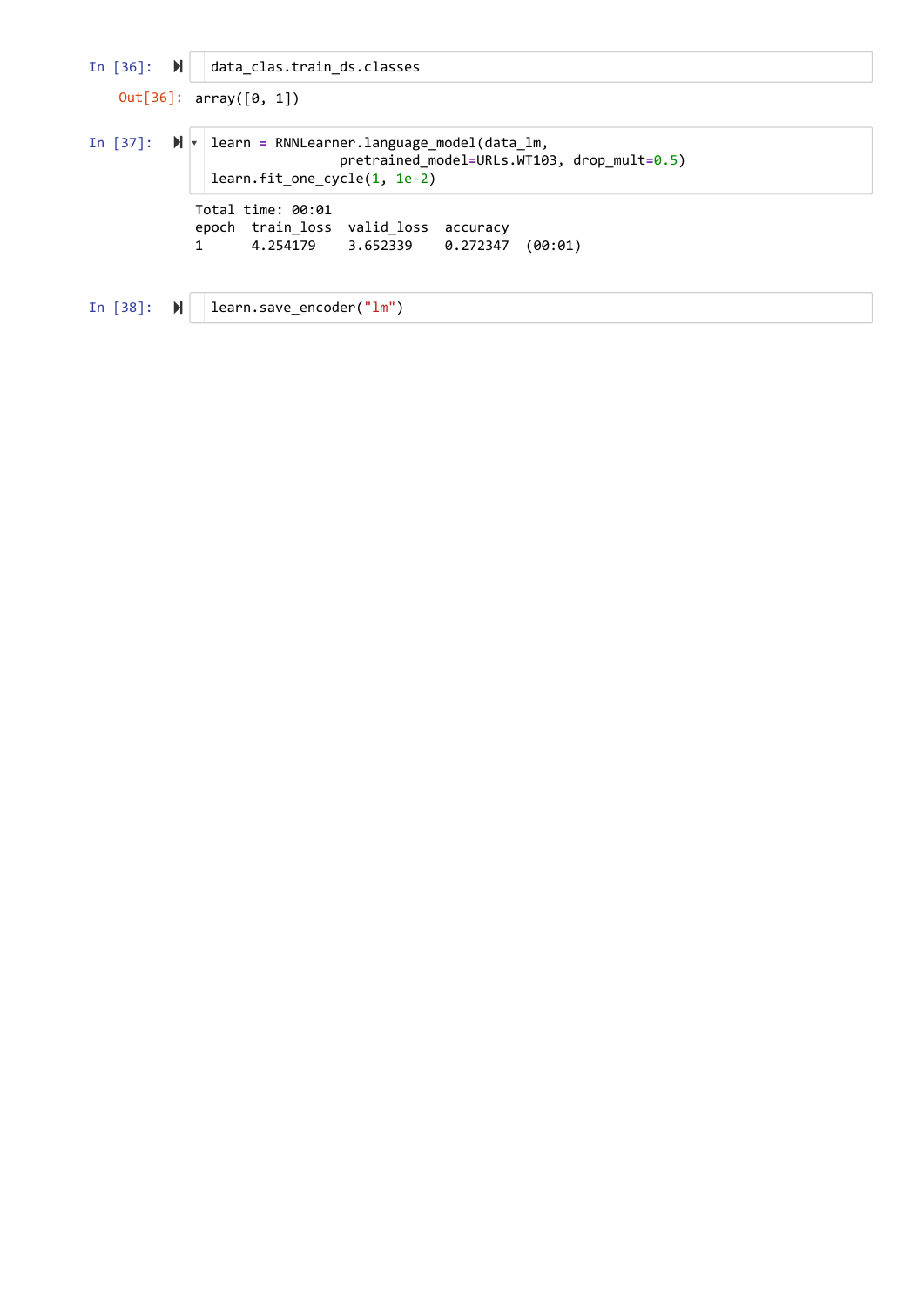```
In [39]: M
                                                  0.00% [0/1 00:00<00:00]
                   epoch train_loss valid_loss
                                                  Interrupted
                                                    ---------------------------------------------------------------------------
            ValueError Traceback (most recent call last)
            <ipython-input-39-1c44f940481b> in <module>()
                   2 learn.metrics = []
                   3 learn.load_encoder("lm")
            ---> 4 learn. fit one cycle(1, 1e-3)
            ~/.local/lib/python3.6/site-packages/fastai/train.py in fit_one_cycle(learn, cyc_le
            n, max_lr, moms, div_factor, pct_start, wd, callbacks, **kwargs)
                  20 callbacks.append(OneCycleScheduler(learn, max_lr, moms=moms, div_factor
            =div_factor,
                 21 pct_start=pct_start, **kwargs)
            ---> 22 learn.fit(cyc_len, max_lr, wd=wd, callbacks=callbacks)
                  23
                  24 def lr_find(learn:Learner, start_lr:Floats=1e-7, end_lr:Floats=10, num_it:i
            nt=100, stop div:bool=True, **kwargs:Any):
            \sim/.local/lib/python3.6/site-packages/fastai/basic train.py in fit(self, epochs, lr,
             wd, callbacks)
                 160 callbacks = [cb(self) for cb in self.callback_fns] + listify(callba
            cks)
                 161 fit(epochs, self.model, self.loss_func, opt=self.opt, data=self.dat
            a, metrics=self.metrics,
            --> 162 callbacks=self.callbacks+callbacks)
                 163
                 164 def create_opt(self, lr:Floats, wd:Floats=0.)->None:
            ~/.local/lib/python3.6/site-packages/fastai/basic_train.py in fit(epochs, model, lo
            ss_func, opt, data, callbacks, metrics)
                  92 except Exception as e:
                  93 exception = e
             ---> 94 raise e
                  95 finally: cb_handler.on_train_end(exception)
                  96
            ~/.local/lib/python3.6/site-packages/fastai/basic_train.py in fit(epochs, model, lo
            ss_func, opt, data, callbacks, metrics)
                  82 for xb,yb in progress_bar(data.train_dl, parent=pbar):
                  83 xb, yb = cb_handler.on_batch_begin(xb, yb)
            ---> 84 loss = loss_batch(model, xb, yb, loss_func, opt, cb_handler
            )
                  85 if cb_handler.on_batch_end(loss): break
                  86
            ~/.local/lib/python3.6/site-packages/fastai/basic train.py in loss batch(model, xb,
             yb, loss_func, opt, cb_handler)
                  20
                 21 if not loss func: return to detach(out), yb[0].detach()
            ---> 22 loss = loss_func(out, *yb)
                  23
                  24 if opt is not None:
            ~/.local/lib/python3.6/site-packages/torch/nn/functional.py in binary_cross_entropy
            _with_logits(input, target, weight, size_average, reduce, reduction, pos_weight)
                1764
                1765 if not (target.size() == input.size()):
              learn = RNNLearner.classifier(data_clas)
              learn.metrics = []
              learn.load_encoder("lm")
              learn.fit_one_cycle(1, 1e-3)
```